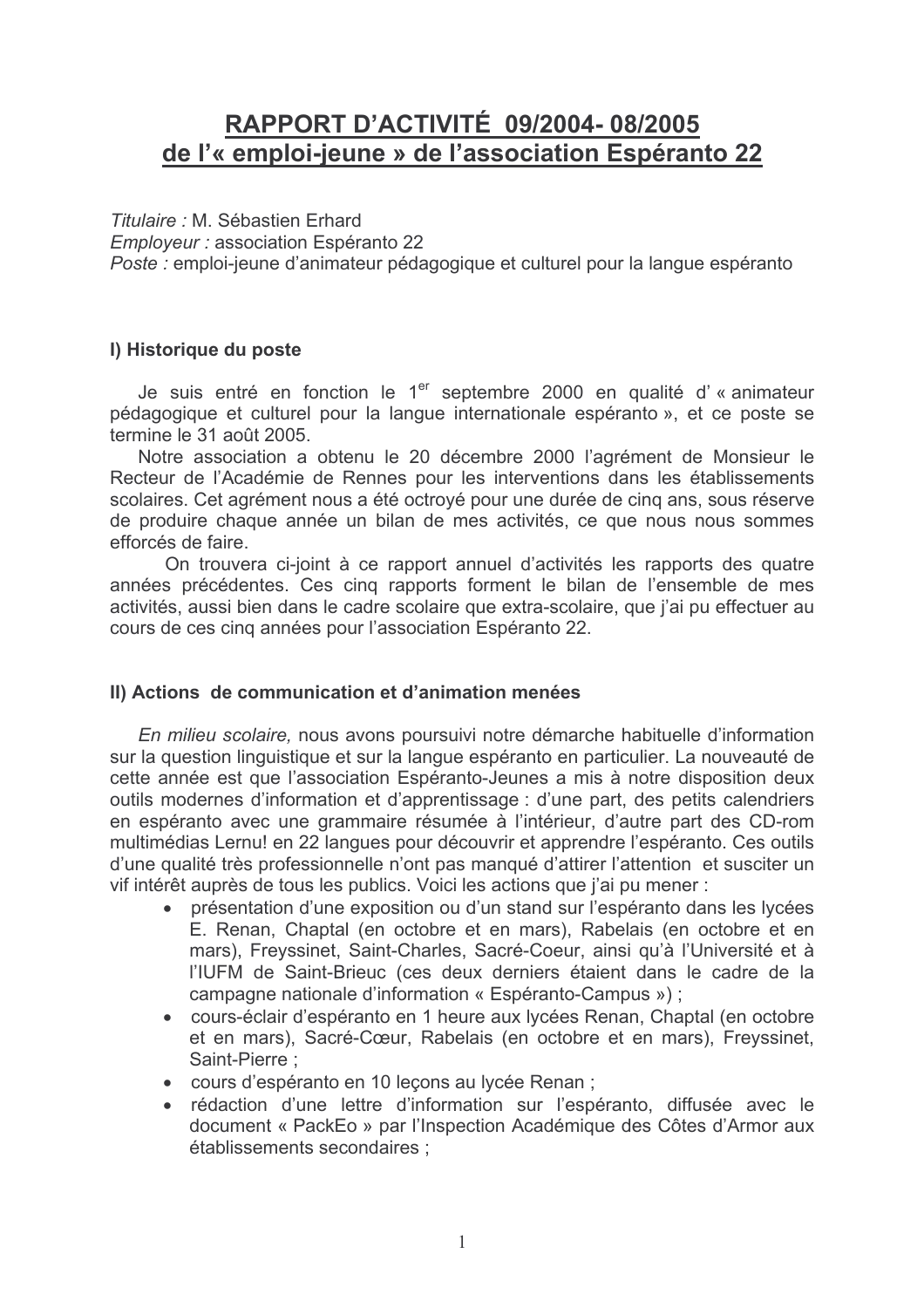- · mise en ligne du document pédagogique « PackEo » sur le site du CDDP (http://www2.ac-rennes.fr/crdp/22/fonds/esperanto.htm);
- · mise à disposition de 250 CD Lernu! à l'Inspection Académique pour une diffusion auprès des CDI des établissements secondaires des Côtes d'Armor, ainsi qu'auprès des intervenants langues des écoles publiques.

En milieu extra-scolaire, i'ai accompli les activités suivantes :

- · tenue du stand de Espéranto 22 au forum des associations de Saint-Brieuc:
- animation d'un magazine radio mensuel « Le monde au bout de la langue » sur la branche locale Radio-Clarté de la station radio RCF, composé d'un feuilleton bilinque français-espéranto réalisé pour l'occasion et suivi d'un cours radiophonique basé sur chaque épisode du feuilleton ;
- · animation d'un cours public d'espéranto pour 1<sup>er</sup> et 2<sup>ème</sup> niveau (classe unique) au centre social de la Croix St-Lambert, à Saint-Brieuc;
- · tenue du stand d'espéranto au forum Europe du Centre Louis Guilloux (AFPE) de Saint-Brieuc;
- · animation sur toute l'année de 5 sessions d'atelier espéranto au Centre de Formation du Goëlo auprès de jeunes en insertion professionnelle ;
- organisation et animation d'une journée pédagogique (à St-Brieuc, le 18 juin 2005) pour tous les enseignants et futurs enseignants d'espéranto de Bretagne ;
- animation des cours pour enfants aux 9<sup>èmes</sup> rencontres internationales de Plouézec du 13 au 20 août 2004 (stage d'espéranto annuel regroupant environ 150 participants venus de plusieurs pays).

En dehors du département, j'ai pu comme lors des années précédentes prendre part à diverses activités liées à l'espéranto, dans un but aussi bien de formation personnelle mais aussi de partage de mon expérience professionnelle. Ces évènements furent les suivants :

- participation au stand d'espéranto au forum des associations de Pontivy (le 5 septembre 2004) par la représentation de mon spectacle solo "Stil-Ekzercoj" (traduction en espéranto des « Exercices de styles » de Raymond Queneau):
- · animation de plusieurs cours-éclair d'espéranto quotidiens au salon Expolangues (à Paris-Expo, du 9 au 12 février 2005) ;
- · tenue du stand et animation de plusieurs cours-éclair d'espéranto quotidiens à la Foire Internationale de Rennes (du 19 au 24 mars 2005);
- participation au séminaire des employés professionnels d'associations françaises d'espéranto (à Toulouse, les 28 et 29 juin 2005) ;
- animation de cours de « Commedia dell'Arte » en espéranto (fabrication de masques et pratique théâtrale), et participation au cours de traduction/interprétation, au Château de Grésillon - maison culturelle de l'espéranto (à Baugé, du 9 au 16 juillet 2005).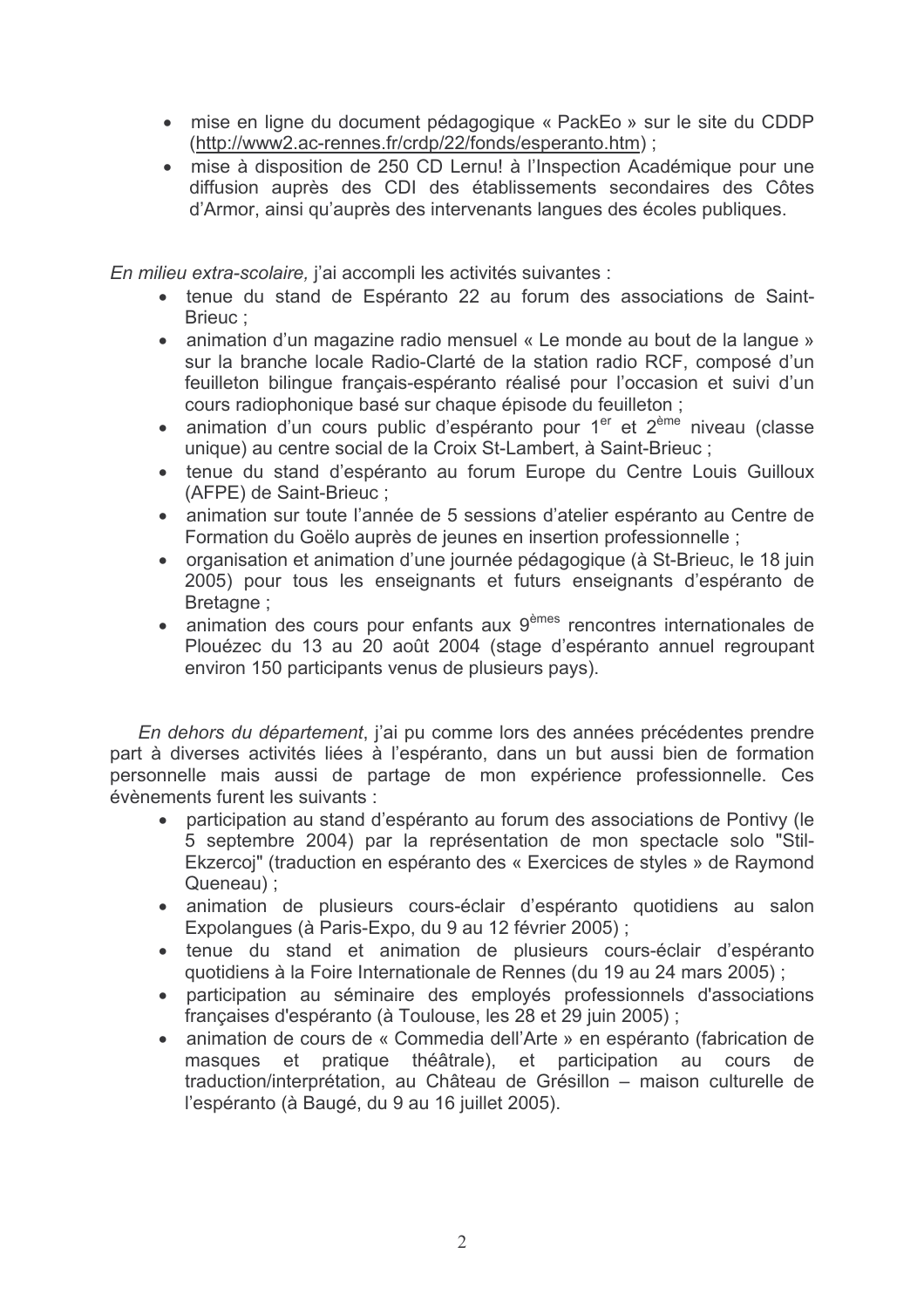### III) Production d'outils pédagogiques

- participation à l'organisation pour la production et diffusion des CD-rom Lernu! et des petits calendriers en espéranto, dans le cadre de la campagne d'information « Espéranto-Campus »
- · importante mise à jour du site de la Fédération Espéranto-Bretagne http://esperanto.bretonio.free.fr:
- numérisation et mise en ligne de toutes mes émissions radio sur RCF-Clarté http://rcfclarte.esperanto.free.fr;
- écriture, réalisation, enregistrement et montage du feuilleton radiophonique bilingue « La station mystérieuse », et participation à la réalisation d'un CDrom pédagogique basé sur ce feuilleton ;
- diffusion à l'international du document « PackEo » pour traduction (actuellement, le document est disponible en français, anglais, maltais, russe, lituanien, néerlandais et espéranto) ;
- création d'un nouveau matériel polyvalent, pouvant servant à la fois de matériel d'exposition ou d'outil pédagogique pour appuyer un cours, composé d'un panneau synthétisant à l'aide de jeux de couleurs les règles grammaticales de la langue espéranto, et d'un ensemble de supports magnétiques correspondants à ces couleurs pour présenter la construction de la langue de facon claire et ludique :
- · réalisation d'une valise pédagogique, regroupant globalement mes principales productions pédagogiques au cours de ces 5 années.

#### IV) Développement de ma formation

Cette année, nombre de mes compétences acquises au cours des années précédentes ont pu être affinées, et j'ai également découvert de nouvelles expériences enrichissantes :

- un plus grand professionnalisme pour mes activités et mes productions;
- un sens de l'adaptation pour travailler au sein de différentes équipes (centre de formation Goëlo, Radio-Clarté...);
- une grande production dans le domaine de la pédagogie, avec des outils innovants (feuilleton radio bilingue, matériel magnétique polyvalent, PackEo, valise pédagogique...);
- une expérience pédagogique intéressante et aux résultats assez concluants avec l'essai d'une « classe unique » pour les cours de 1er et 2<sup>ème</sup> niveau d'espéranto :
- une autre expérience très enrichissante et très positive de l'utilisation de l'espéranto comme outil d'insertion auprès de jeunes en difficulté ;
- · une meilleure efficacité et confiance en soi pour les prises de responsabilité, l'organisation et la gestion d'un public.

Par ailleurs, le temps qui m'a été accordé comme formation pour préparer mes études m'a permis d'obtenir ma maîtrise de Sciences du Langage, avec mention Très Bien, en octobre 2004 et mon Diplôme Universitaire de Français Langue Etrangère, avec mention Bien, en juin 2005. Ces deux diplômes ont été préparés par télé-enseignement, à l'Université de Rouen.